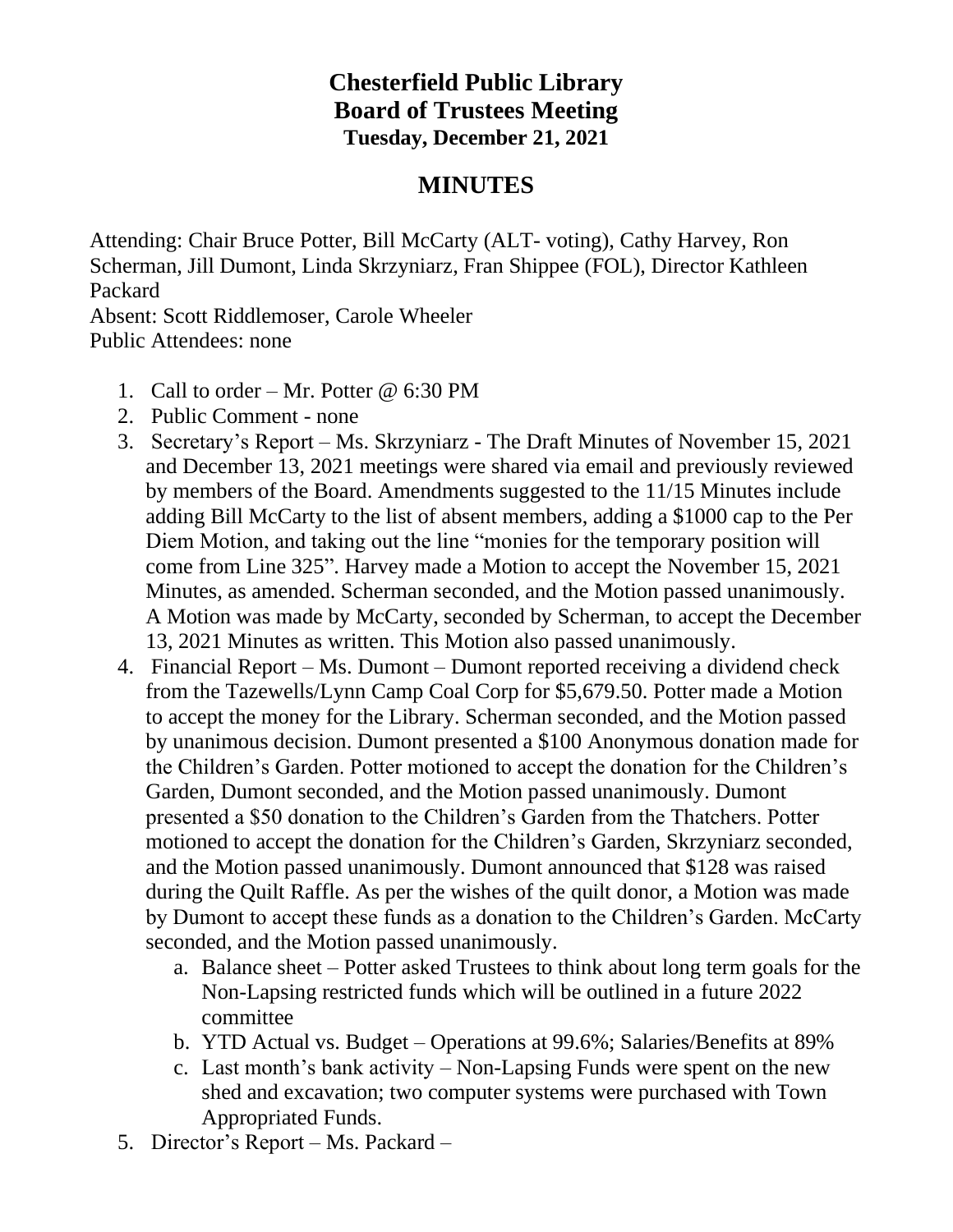- a. Packard alerted the Trustees to the condition of the current book drop outside the Library and shared a quote for its replacement. Trustees decided to postpone replacing the book drop until more research could be done. Dumont suggested looking for the warranty from the 1997 purchase.
- b. Trustees volunteered to open and close the Library on the following dates: 12/22 (Dumont), 12/27 (Skrzyniarz), 12/28 (Dumont), and 12/29 (Harvey).
- c. Staff holiday appreciation will be a card and breakfast ticket.
- d. Packard is still looking for a cleaner and a handy person to do minor repairs around the Library.
- e. The shed area needs lighting. A decision was made to give Packard authority to spend \$250 to hire Amer Electric next spring.
- f. Bathroom faucets are being replaced by Pinney Plumbing.
- g. Sponsored by the Friends of the Library, a virtual program on December 6th, and an in-person event on December 20<sup>th</sup>, were well attended.
- h. Greg Pratt purchased the first round of computer/technology items.
- i. A second Per Diem substitute has been hired to cover end of the year hours. A Motion was made by Harvey, seconded by McCarty, to increase the Per Diem staffing budget to \$1300. The Motion passed unanimously.
- j. The winner of the Quilt Raffle was Leda Stanley-Fidrych.
- 6. Old Business
	- a. Copier update -Copier has been ordered, but no confirmation has been received.
	- b. The purchase of HEPA filters had been approved at the 10/19/2021 Trustee Meeting. A Motion was made by Harvey, seconded by Potter, to give McCarty authority to spend up to \$2000 on HEPA filter machines with funds from the 2021 operating budget. This Motion passed unanimously.
	- c. End-of-year purchases computer projector, motion lights for shed area
- 7. New Business
	- a. The Town's Budget Committee requested to see Library Income and Non-Lapsing Funds in 2022 for the 2023 budget year. A discussion determined that this information is available monthly at the Trustee meetings. Per the Committee's Chair, Potter postponed presenting the information to the Budget Committee until budget time next year.
	- b. Holiday Schedule 2022 Trustees made the decision to follow the 2022 Holiday Schedule proposed by the Town in their 11/17/21 memo.
- 8. Public Comment none
- 9. Summary of decisions made
	- a. Three donations were accepted for the Children's Garden, and one for the Library.
	- b. Purchase of a book drop was postponed, but HEPA filter machines, a projector, and motion lights were approved.
	- c. Per Diem budget was increased to \$1300.
	- d. The Town's Holiday Schedule for 2022 was adopted for the Library.
- 10. Assignments for next meeting